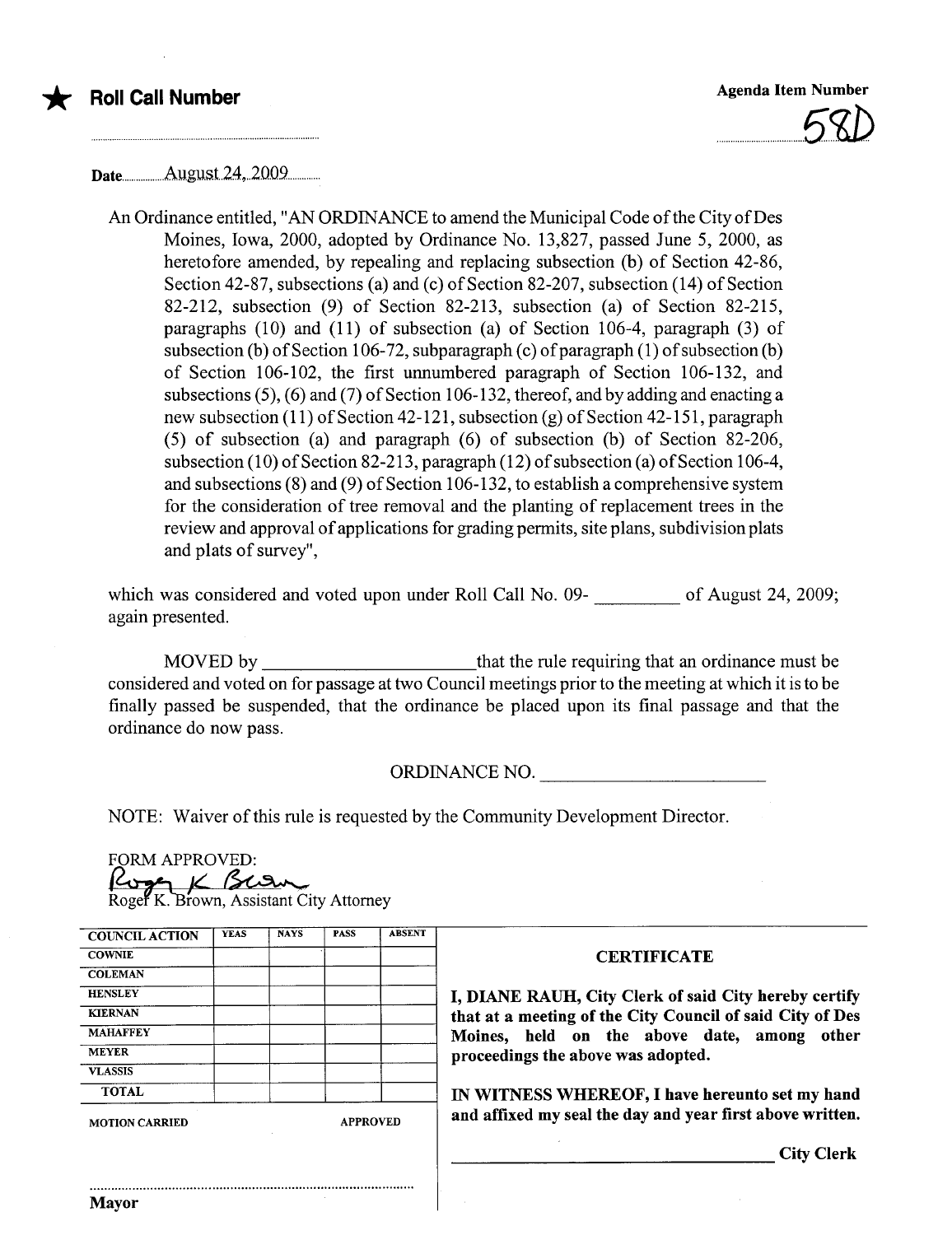ORDINANCE NO.

AN ORDINANCE to amend the Municipal Code of the City of Des Moines, Iowa, 2000, adopted by Ordinance No. 13,827, passed June 5,2000, as heretofore amended, by repealing and replacing subsection (b) of Section 42-86, Section 42-87, subsections (a) and (c) of Section 82-207, subsection (14) of Section 82-212, subsection (9) of Section 82-213, subsection (a) of Section 82-215, paragraphs (10) and (11) of subsection (a) of Section 106-4, paragraph (3) of subsection (b) of Section 106-72, subparagraph (c) of paragraph (1) of subsection (b) of Section 106-102, the first unumbered paragraph of Section 106-132, and subsections (5), (6) and (7) of Section 106-132, thereof, and by adding and enacting a new subsection (11) of Section 42-121, subsection (g) of Section 42-151, paragraph (5) of subsection (a) and paragraph (6) of subsection (b) of Section 82-206, subsection (10) of Section 82-213, paragraph (12) of subsection (a) of Section 106-4, and subsections (8) and (9) of Section 106-132, to establish a comprehensive system for the consideration of tree removal and the planting of replacement trees in the review and approval of applications for grading permits, site plans, subdivision plats and plats of surey.

BE IT ORDAINED by the City Council of the City of Des Moines, Iowa:

Section 1. That the Municipal Code of the City of Des Moines, Iowa, 2000, adopted by Ordinance No. 13,827, passed June 5, 2000, as amended by Ordinance No. 13,878 passed November 6,2000, Ordinance No. 13,881 passed November 6,2000, Ordinance No. 14,018 passed November 19,2001, Ordinance No. 14,029 passed December 17, 2001, Ordinance No. 14,147 passed October 7,2002, Ordinance No. 14,171 passed December 16,2002, Ordinance No. 14,231 passed May 5, 2003, Ordinance No. 14,276 passed September 22, 2003, Ordinance No. 14,326 passed March 22, 2004, Ordinance No. 14,455 passed May 23,2005, Ordinance No. 14,484 passed September 15, 2005, and Ordinance No. 14,708 passed September 24,2007, be and is hereby amended by repealing and replacing subsection (b) of Section 42-86, Section 42-87, subsections (a) and (c) of Section 82- 207, subsection (14) of Section 82-212, subsection (9) of Section 82-213, subsection (a) of Section 82-215, paragraphs (10) and (11) of subsection (a) of Section 106-4, paragraph (3) of subsection (b) of Section 106-72, subparagraph ( c) of paragraph (1) of subsection (b) of Section 106-102, the first unumbered paragraph of Section 106-132, and subsections (5), (6) and (7) of Section 106-132,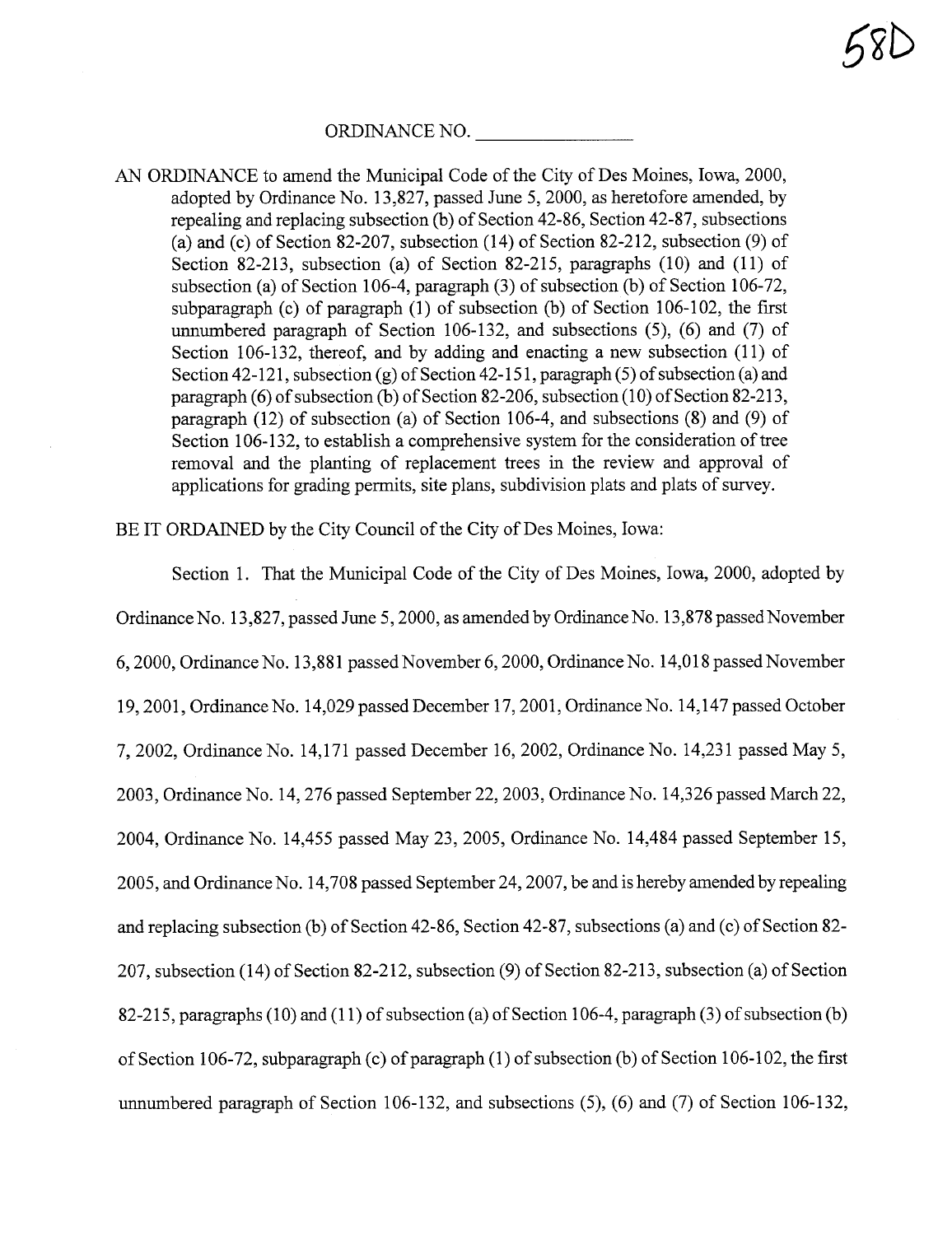ORDINANCE NO. page 2

thereof, and by adding and enacting a new subsection (11) of Section 42-121, subsection (g) of Section 42-151, paragraph (5) of subsection (a) and paragraph (6) of subsection (b) of Section 82- 206, subsection (10) of Section 82-213, paragraph (12) of subsection (a) of Section 106-4, and subsections (8) and (9) of Section 106-132, to establish a comprehensive system for the consideration of tree removal and the planting of replacement trees in the review and approval of applications for grading permits, site plans, subdivision plats and plats of surey, as follows:

## CHAPTER 42. ENVIRONMENTAL ARTICLE II. GRADING, SOIL EROSION AND CONSTRUCTION SITE RUNOFF CONTROL

#### Sec. 42-86. Permits required.

 $\ddotsc$ 

(b) A grading permit will not be necessary for any of the activities identified in subsection (a) where, prior to formal application, the applicant receives from the city engineer a written statement that the planed work or final structues or topographical changes, as presented by the applicant to the city engineer prior to formal application, will not result in or contribute to accelerated soil erosion or sedimentation, and will not significantly interfere with any existing drainage course, and will comply with the requirements of the tree removal and mitigation ordinance codified in Article X of Chapter 42 of this Code. A grading permit will also not be required for work performed by city crews or for city construction projects under direct control of the city engineer. . . . . .

#### Sec. 42-87. Application data required.

- A. Plans and specifications shall accompany each grading permit application and shall contain the following data unless otherwise included in the information required to be set forth in a preliminary plat or site plan;
	- (1) A vicinity sketch at a scale of one inch to 400 feet or larger indicating the site location as well as the adjacent properties within 500 feet of the site boundaries.
	- (2) A boundary line survey of the property on which the work is to be performed, unless waived by the city engineer.
	- (3) A plan of the site at a scale of one inch to 100 feet or larger, on 24-inch by 36-inch reproducible sepia, vellum or Mylar showing the following:
		- a. The names, addresses, and telephone numbers of the landowner, developer, and petitioner.
		- b. A time schedule indicating the anticipated staring and completion dates of the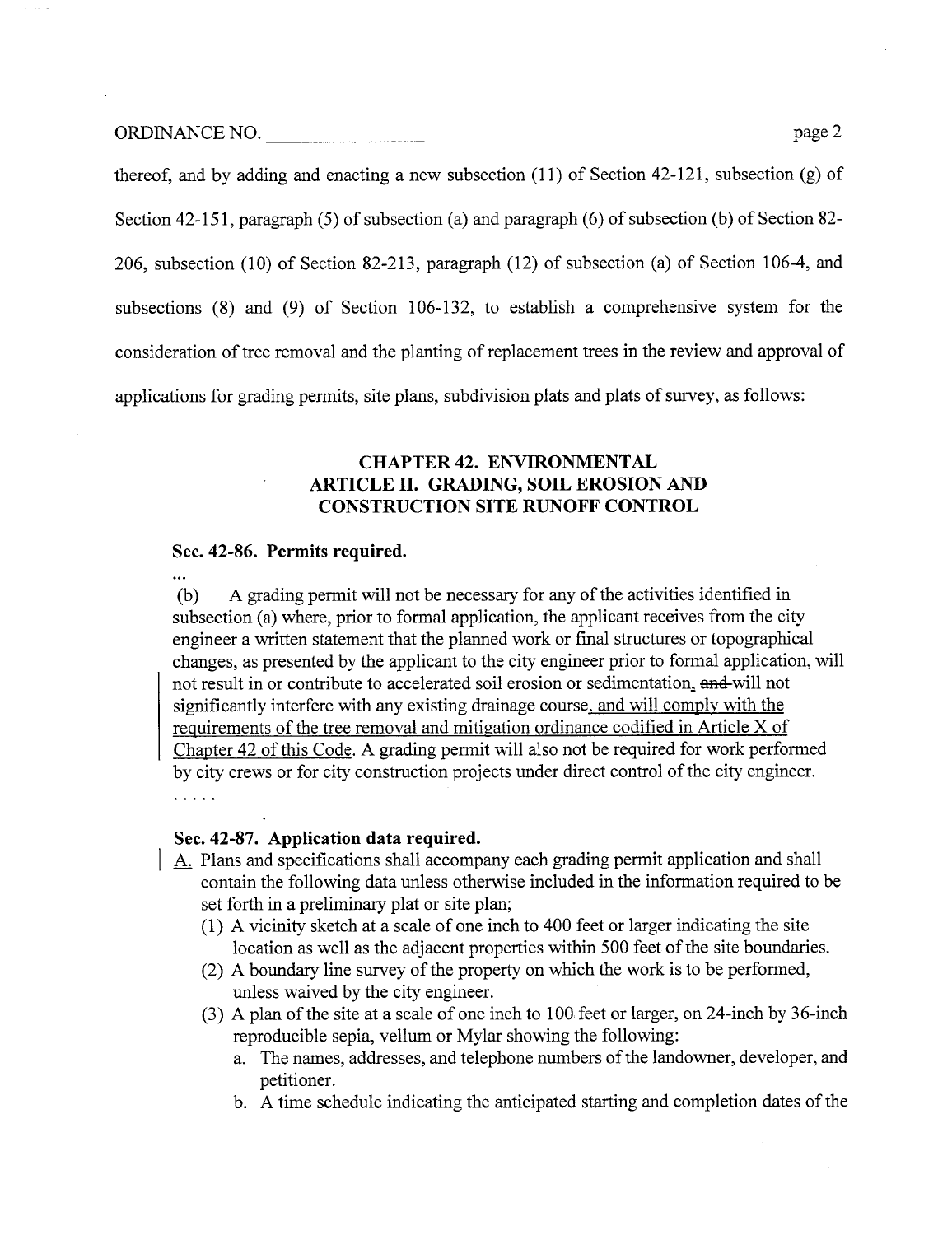development's construction sequence and the time of exposure of each area prior to the completion of effective erosion and sediment control measures.

- c. A SWPPP for sites of one acre or more.
- d. Existing topography with contour intervals at least every two feet of elevation change with a minimum of two contour lines for each site.
- e. Proposed topography with contour intervals at least every two feet of elevation change with a minmum of two contour lines for each site.
- f. Location of any structure or natural feature, including existing tree canopies. trees six inches or larger in diameter or tree groups, rock outcrops, landslide area, springs and streams and other water bodies and any areas subject to flooding on the site or within 50 feet of the site boundary line. The plan must be accompanied by a tree removal and mitigation plan containing the information required by section 42-544 of the tree removal and mitigation ordinance.
- g. Location of any proposed structures or development on the site.
- h. Elevations, dimensions, location, extent, and the slope of all proposed grading.
- i. The estimated total cost of the required temporary and permanent soil erosion control measures if such application for the grading permit is made pursuant to chapter 106, pertaining to subdivisions, of this Code.
- i. Plans of all drainage provisions, retaining walls, cribbing, planting, erosion control measures, or other temporary or permanent soil erosion control measures to be constructed in connection with or as part of the proposed work.
- k. A map or other document sufficient to show the drainage area of land tributar to the site and estimated ruoff of the area served by any drains.
- 1. A soils report for the plat by a licensed professional engineer experienced in soils investigation. The content of such report shall be at the discretion of the licensed engineer, shall show general soil conditions, and shall include recommendations as to the adaptability of such soils for the proposed development. The city engineer may, in his or her discretion, waive this requirement.
- m. The location of all soil borrow or spoil sites and the proposed routes from the borrow or spoil sites to the job site.
- n. Certification by a licensed engineer, architect or landscape architect.
- o. A stormwater ruoff control plan in compliance with section 106-136.
- B. Small in-fill projects located on residential lots that exceed the area limits of section 42-86(a)(6), but are less than one acre, may be exempt from submitting a plan if, in the opinion of the city engineer, it has been demonstrated that adequate preventative measures will be taken to prevent any accelerated soil erosion or sedimentation or interference with any natual drainageway or storm sewer or constructed channel, and no more than 5 mature trees would be removed by such project.

## Sec. 42-121. Grading operations.

The applicant or the owner of the property or any part thereof shall be responsible for the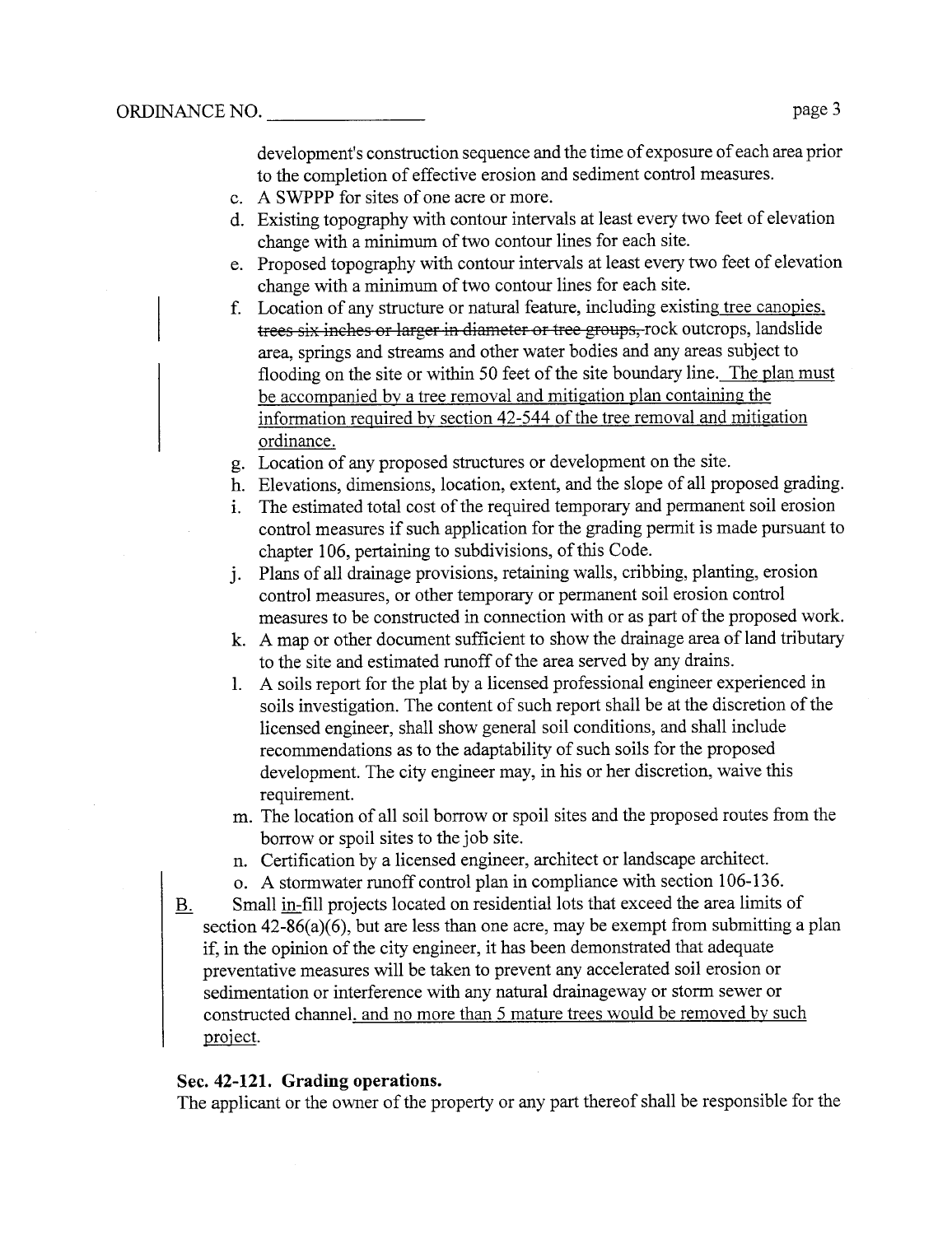following:

 $\cdots$ 

(11) Carrying out the proposed work in compliance with any applicable tree removal and mitigation plan approved pursuant to the tree removal and mitigation ordinance codified in Aricle X of Chapter 42 of this Code.

## Sec. 42-151. Minimum standards.

(g) All grading plans and specifications. including extensions of previously approved plans. shall comply with the requirements of the tree removal and mitigation ordinance codified in Article X of Chapter 42 of this Code.

## Chapter 82. Planning Article V. Site Plan Review

Sec. 82-206. Purose.

 $\mathbb{R}^2$  . The set of  $\mathbb{R}^2$ 

 $\ldots$  .

(a) It is the intent and purose of this aricle to establish a procedure which wil enable the city to plan for and review certain proposed improvements of property within specified zoning districts of the city in order to:

(5) Give due consideration to the preservation of canopied areas and matue trees and to provide for the mitigation of canopied areas and mature trees which are removed for development.

(b) The site planning review requirements of this article are designed to ensure the orderly and harmonious development of such property in a manner that shall:

(6) Encourage the preservation of canopied areas and matue trees and require mitigation for the removal of trees.

## Sec. 82-207. Application.

- (a) Preapplication conference. Whenever any person proposes to develop any tract or parcel of land within any zoning district classification, except R-5 mobile home residential district, R 6 planned residential development district, PUD planned unit development district or C-4 shopping center commercial district, he or she shall submit to the communty development deparment a request for a preapplication conference for any use except the following:
	- (1) One- or two-famly attached and detached dwellings not within an NPC neighborhood pedestrian commercial district.
	- $(2)$  Nonresidential building or paving projects provided: i) the property is not within an NPC neighborhood pedestrian commercial district, D-R downtown riverfront district; or C-3B central business mixed use district; ii) the project does not involve the extension of parking under the authority of section  $134-1377(f)(8)$  into a zoning district where such parking would be otherwise prohibited; and, iii) the project has a total site area of 10,000 square feet or less.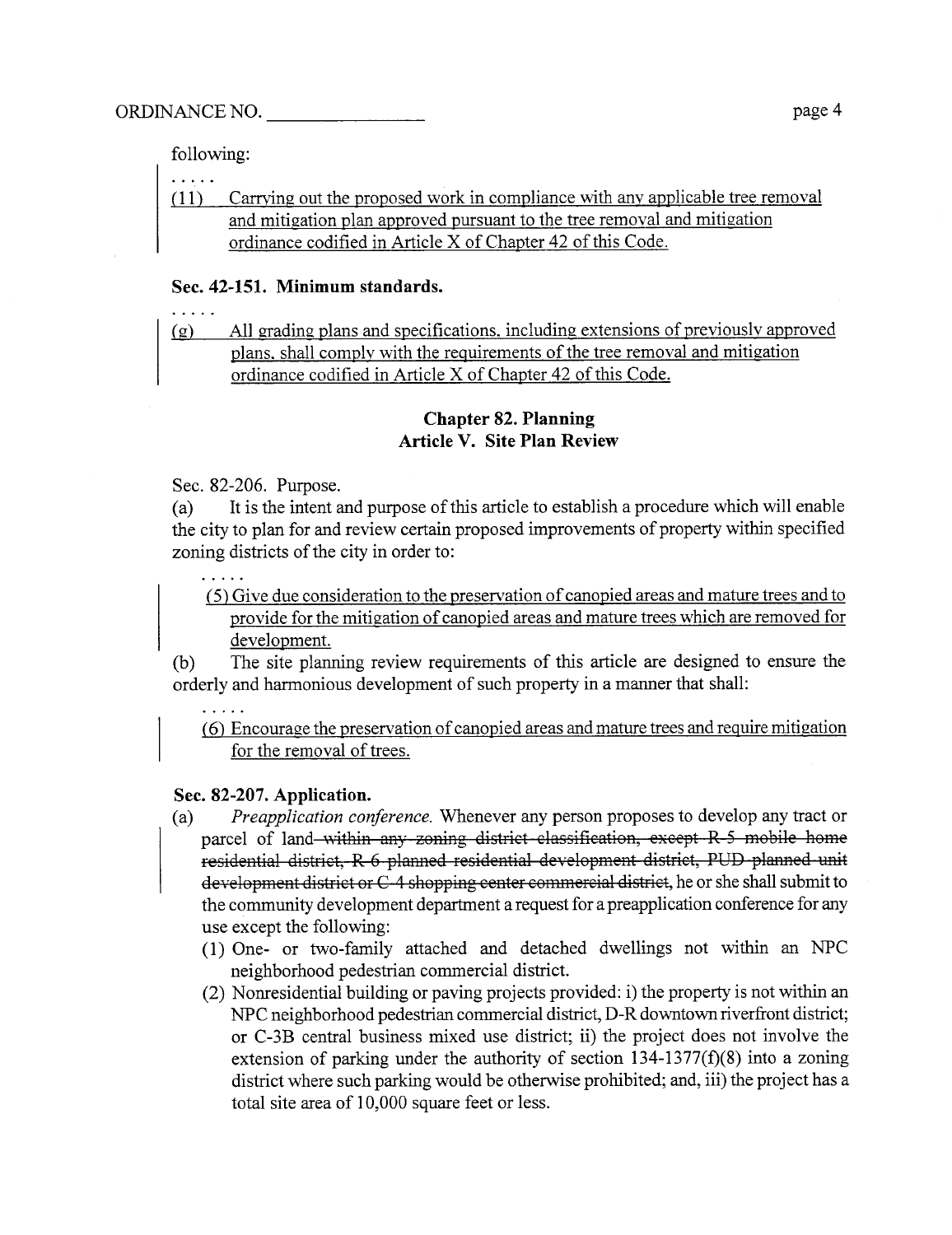- (3) Fire stations owned and operated by the city.
- (4) Publicly owned parks, playgrounds, golf courses, recreation areas.
- (5) Agriculture uses, including nurseries and truck gardens, provided that no retail sale shall be permitted on the premises.
- $(6)$  Uses of land or structures not within an NPC neighborhood pedestrian commercial district customarily incidental to and subordinate to those uses set forth in subsections  $(a)(1)$  through  $(5)$  of this section.
- (7) Development within the NPC neighborhood pedestrian commercial district, D-R downtown riverfront district or C3-B central business mixed use district with a total site area of 2,500 square feet or less and which is determined by the planning director to not increase the nonconformance of such development with the applicable design guidelines in this aricle.

The conference shall include the applicant or his or her representative, communty development deparment staff and other city staff. The purose of the conference shall be to acquaint the city staff with the proposed development and to acquaint the applicant or his or her representative with the procedures and with any special problems that might relate to the development. The applicant shall furnish a legal description of the property to be developed at the time of requesting a preapplication conference, and the conference shall be held within 15 days of such request.

(c) Site plan review. A site plan shall be submitted and reviewed in accordance with the following:

- $(1)$  After completion of the preapplication conference as required by subsection (a) of ths section, and if the applicant wishes to proceed with the development of the property as discussed at such conference, he or she shall cause to be prepared a site plan of such development and submit four copies of the site plan to the community development department. The site plan shall contain all the information required by section 82-212 of this article unless otherwise waived by the planning director. The site plan shall be accompanied by a covering letter requesting review and approval of such plan and by payment of the fee in the amount set in the schedule of fees adopted by the city council by resolution. In addition to the fees, the owner shall pay the costs for any required notification to property owners as established by the community development department.
- (2) The communty development deparment shall promptly convey one copy to the engineering department, and one copy to the fire department for their review and comments. The remaining copy shall be retained by the communty development deparment for review. Such departments shall review the plan for conformance of the design to the regulations set forth in section 82-213 and any applicable design guidelines set forth in this aricle and shall forward their recommendations concerning the plan to the community development department within ten days after the date of submission of such plan to the communty development deparment.
- (3) A site plan submitted pursuant to this article may be combined with the plans required under the regulations applicable to development in the R-5 mobile home residential district. R-6 planed residential development district. PUD planed unit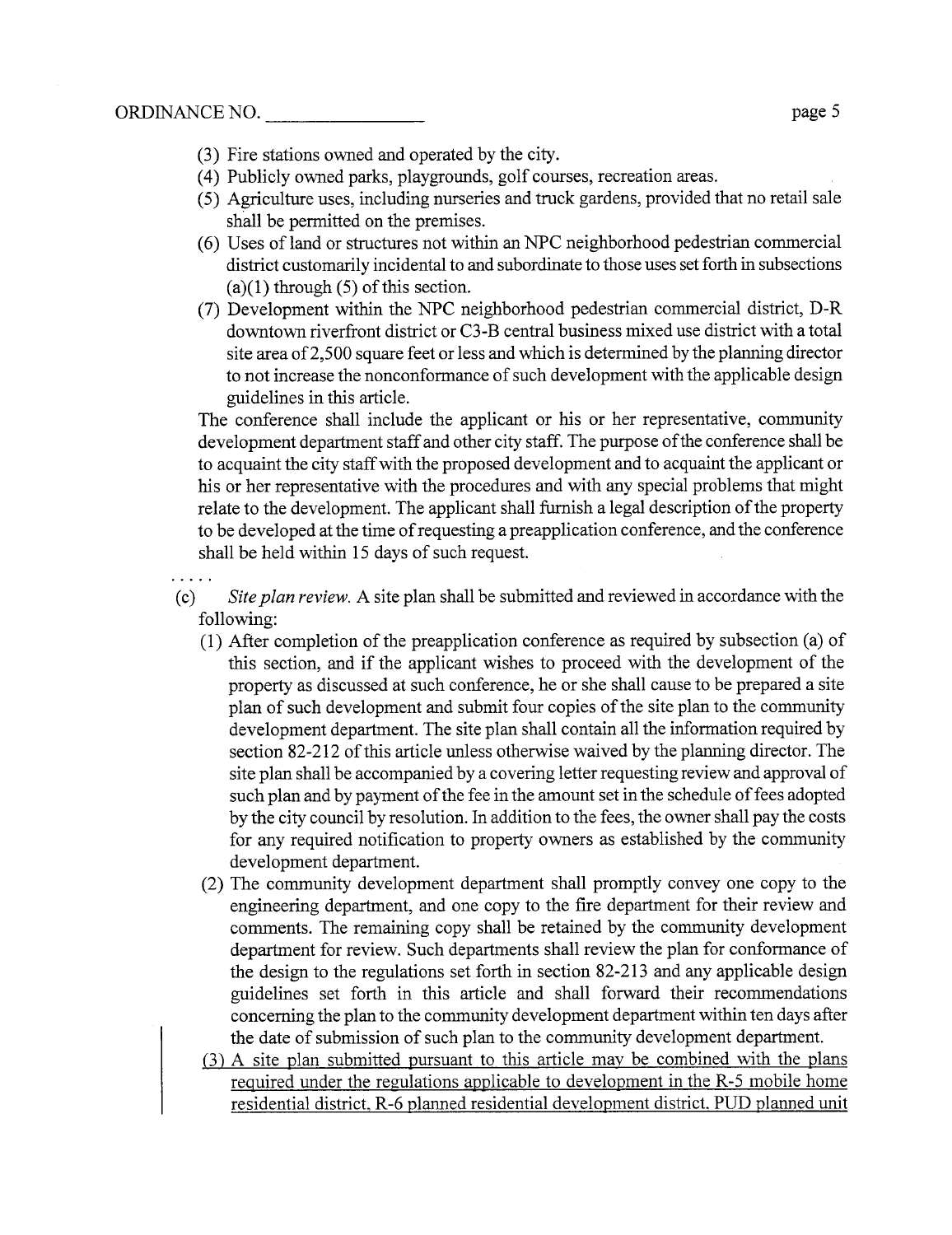development district. PBP planned business park district, and C-4 shopping center commercial district. In the event such plans are combined. the submitted plan shall satisfy the requirements under this article and the applicable zoning district regulations.

(43) Persons developing property wholly owned by the federal government may submit a site plan for approval without paying the fees described in this section.

## Sec. 82-212. Required information.

Site plans which are submitted for review shall be drawn to a scale of one inch to 50 feet or larger and shall include as a minimum the following items of information, unless otherwise waived by the planing director:

 $(14)$  Location of existing canopied areas, trees six inches or larger in diameter, any rock outcrops, any landslide areas, any springs and streams and other water bodies, and any areas subject to flooding. The site plan must be accompanied by a tree removal and mitigation plan containing the infonnation required by section 42-554 of the tree removal and mitigation ordinance.

## Sec. 82-213. Design regulations.

The design regulations provided in this section are necessary to ensure the orderly and harmonious development of property in such manner as will safeguard the public's health, safety and general welfare and to ensure that the future development of property in the city will not be foreclosed by such development. The decision to approve, approve subject to conditions or disapprove a proposed site plan shall be based upon the conformance of the site plan with the following design regulations:

```
. . . . .
```
- (9) The proposed development shall comply with the requirements of the tree removal and mitigation ordinance codified in Aricle X of Chapter 42 of this Code.
- (109) The stormwater ruoff control facilities installed in compliance with the stormwater ruoff control plan shall be maintained in compliance with section 106- 136.

## Sec. 82-215. Application and effectuation.

- (a) No building permit shall be issued for any development within any zoning district classification except R 5 mobile home residential districts, R 6 planned residential development districts, PUD planned unit development districts or C 4 shopping center commercial districts involving any use until a site plan has been submitted and approved for such development in accordance with this article, except for the following:
	- (1) One- or two-family attached and detached dwellngs not within an NPC neighborhood pedestrian commercial district.
	- $(2)$  Nonresidential building or paving projects provided: i) the property is not within an NPC neighborhood pedestrian commercial district, D-R downtown riverfront district or C-3B central business mixed use district; ii) the project does not involve the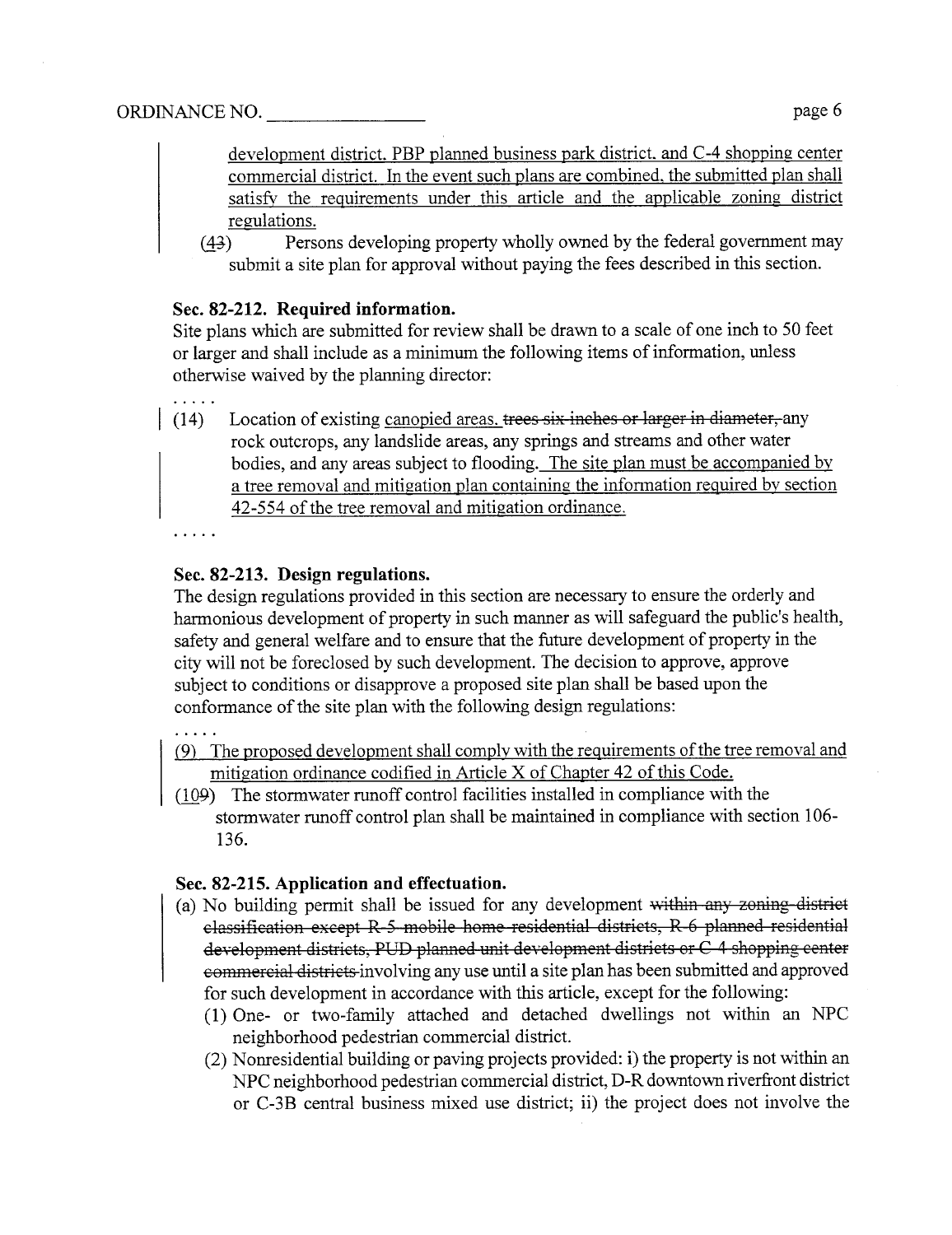extension of parking under the authority of section  $134-1377(f)(8)$  into a zoning district where such parking would be otherwise prohibited; and iii) the project has a total site area of 10,000 square feet or less.

- (3) Fire stations owned and operated by the city.
- (4) Publicly owned parks, playgrounds, golf courses, recreation areas.
- (5) Agriculture uses, including nurseries and truck gardens, provided that no retail sale shall be permitted on the premises.
- (6) Uses of land or structures not within an NPC neighborhood pedestrian commercial district customarly incidental to and subordinate to those uses set forth in subsections  $(a)(1)$  through  $(5)$  of this section.
- (7) Development within the NPC neighborhood pedestrian commercial district, D-R downtown riverfront district or C-3B central business mixed use district with a total site area of 2,500 square feet or less and which is determined by the planning director to not increase the nonconformance of such development with the applicable design guidelines in this aricle.

Additionally, no certification of occupancy shall be issued for such development until all terms and conditions of the approved site plan have been satisfactorily completed or provided for.

 $\cdot$  . . . .

## Chapter 106. Subdivisions

## Sec. 106-4. Purposes.

(a) This chapter is adopted to:

- $(10)$  Provide for due consideration to be given to the preservation of canopied areas and mature trees and to provide for the mitigation of canopied areas and mature trees which are removed for development.
- $(110)$ Provide for open spaces through the most efficient design and layout of the land.
- (12l-)Provide for the extent and maner in which streets shall be graded and improved and the extent to which water, sewer and other utility services shall be provided to protect the public health and general welfare.

 $\ddots$ 

## Sec. 106-72. Preliminary plat submission requirements.

..............................

(b) The preliminary plat shall be drawn to a scale of not less than one inch to 100 feet, shall be certified by a registered professional engineer and a registered land sureyor and shall show the following:

...........................

(3) The location of property lines, existing and proposed public easements, and all such surface features as buildings, railroads, utilities, watercourses, canopied areas trees over six inches in caliper and similar items affecting the development; also, the general location and size of all existing and proposed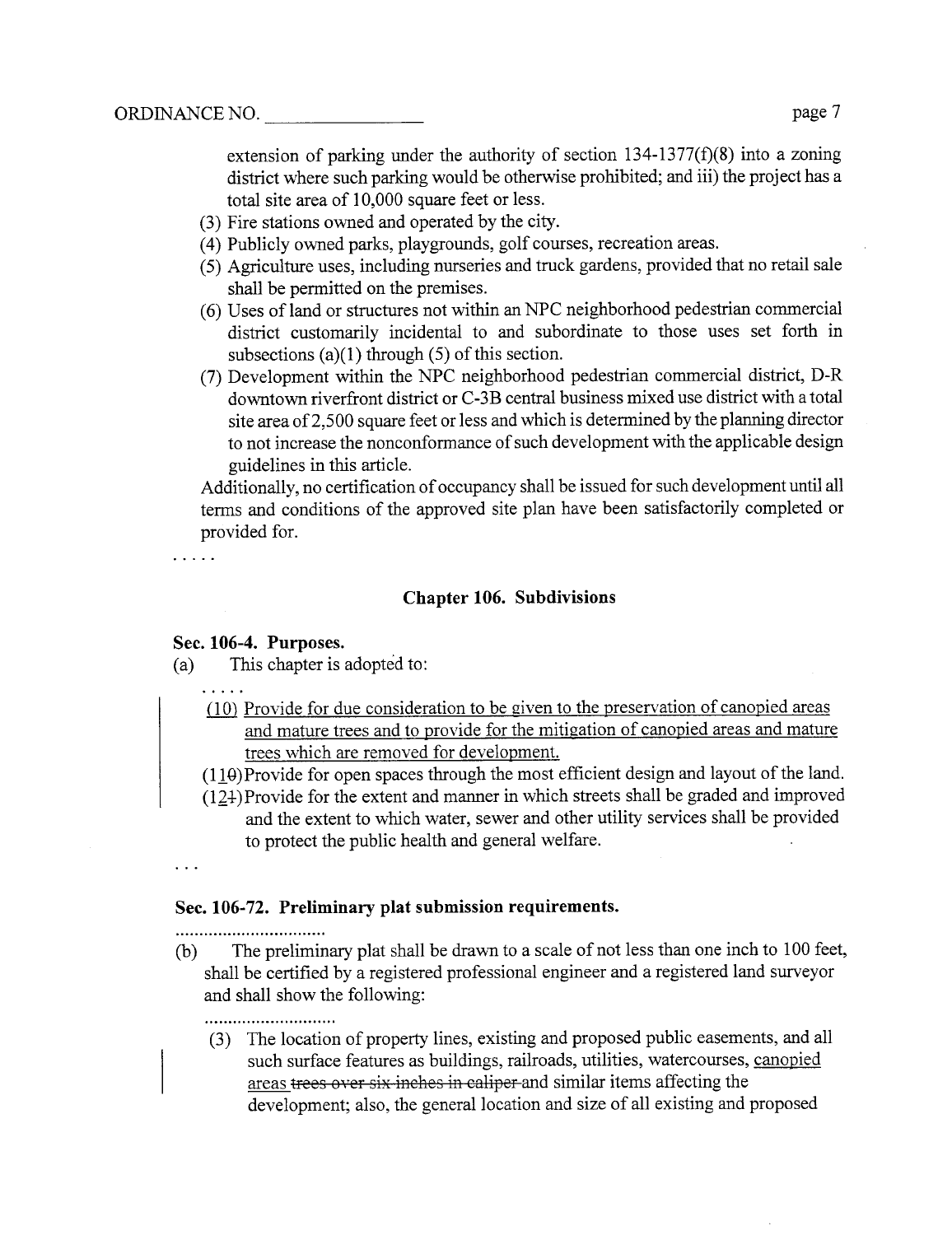i ing kabupatèn Kabupatèn Kalèndher Ka

subsurface features such as storm and sanitary sewers, water mains, culverts, gas mais, underground electric lines or cables, and drainpipes. The preliminarv plat must be accompanied by a tree removal and mitigation plan containing the information required by section 42-554 of the tree removal and mitigation ordinance.

## Sec. 106-102. Plat approval by commission.

..................................

- (b) Such plats shall be drawn to a scale of not less than one inch to 100 feet. The preliminary plat shall be certified by a registered professional engineer and a registered land sureyor, and the final plat shall be certified by a registered land sureyor and shall contain the following:
	- (1) The preliminary plat shall show the following:

c. The location of property lines, existing and proposed public easements, and all such surface featues as buildings, railroads, utilities, watercourses, canopied areas. trees over six inches in diameter and similar items affecting the development; also, the location and size of all existing and proposed subsurface features such as storm and sanitary sewers, water mains, culverts, gas mains, underground electric lines or cables, and draipipes. The preliminary plat must be accompanied by a tree removal and mitigation plan containing the information required bv section 42-554 of the tree removal and mitigation ordinance.

...............................

## Sec. 106-132. Platting of land.

In the The design of any subdivision plat, due consideration shall be given to the preservation of scenic and historic sites, drainageways, stands of fine trees, marshes, lakes and ponds, and watersheds and shall be in accordance with the following:

- . . . . .
- (5) Tree preservation and mitigation. The proposed tree removal and mitigation plan shall comply with the requirements of the tree removal and mitigation ordinance codified in Aricle X of Chapter 42 of this Code.
- (6) Scenic and historic sites and natural features. The design of any subdivision shall give due consideration to the preservation of scenic and historic sites. drainageways. marshes. lakes and ponds. and watersheds.
- (75) Buffer strips. Buffer strips include treatment of railroad rights-of-way and limited access highways. Wherever the proposed subdivision contains or is adjacent to a railroad right-of-way or limited access highway or where lots back onto a public street, the subdivision shall provide the following treatment: In residential districts a buffer strip at least 25 feet in depth, in addition to the required lot depth, shall be provided adjacent to a railroad right-of-way. This strip shall be a part of the platted lots and shall contain planted materials approved by the plang director. The plat